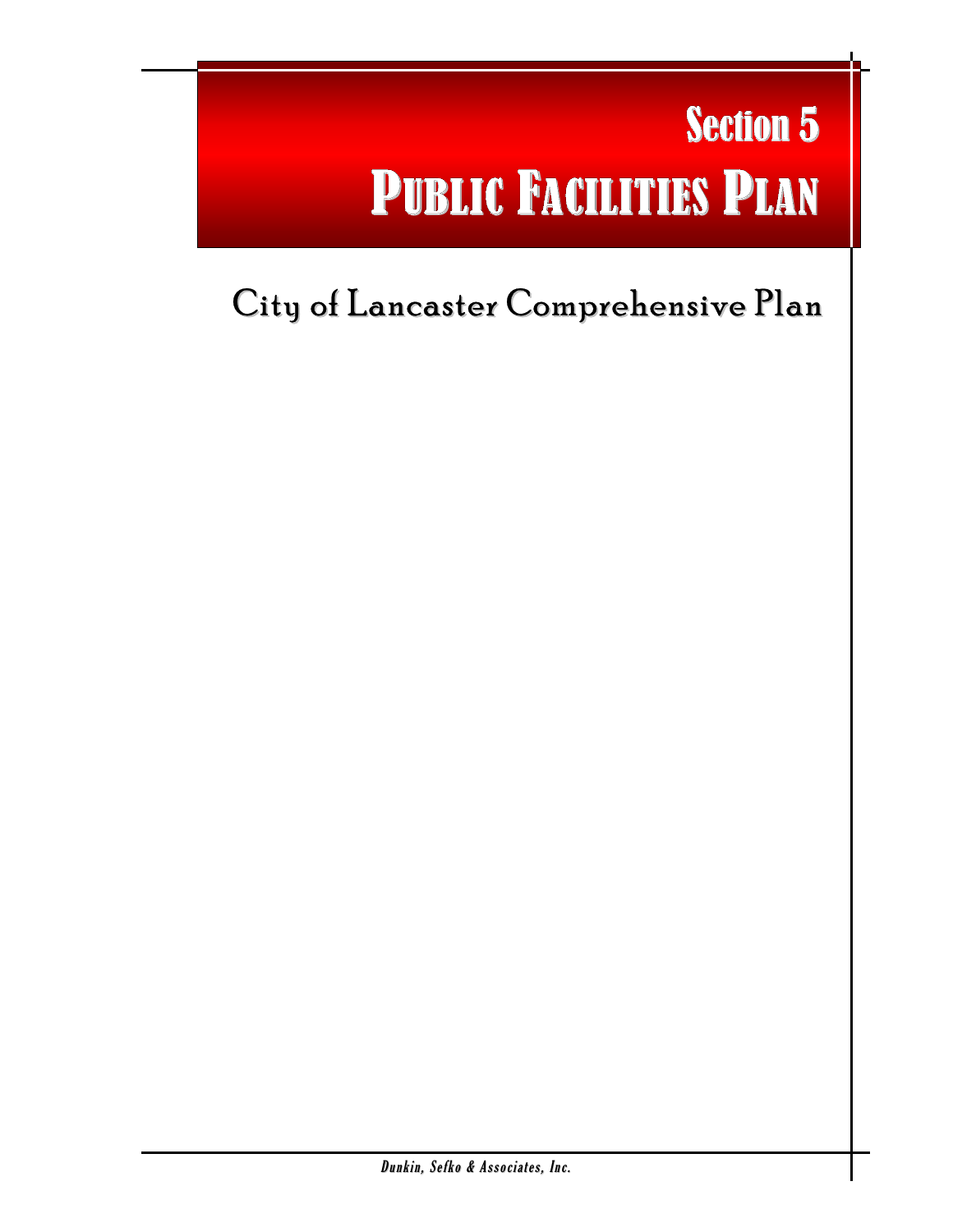### **PUBLIC FACILITIES PLAN**

#### **INTRODUCTION**

The Public Facilities element of the Comprehensive Plan addresses the expectations that a community's residents have regarding certain public services and the facilities needed to provide those services. Public buildings that house the various governmental and service functions of a municipality are generally of two types: (1) those that require a nearly central or common location and that serve the entire municipal area, and (2) those that serve segments of the community on a service-area basis. The City Hall is an example of a governmental building that serves the entire community, while a fire station represents a public building that has a service-area relationship.

The demands for public building space at all levels of government usually increase as the population served grows and as the level of service expands. As a general rule, as communities grow in size, its citizens require increased levels of service. Lancaster has 234 full-time and 14 part-time municipal employees. Based upon a similar ratio, approximately 435 full-time and 26 part-time employees will be required, when the City reaches a projected population of 50,000 to accommodate the essential municipal functions at the same service level that exists in Lancaster today. New facilities will be needed to house additional employees and to replace existing municipal facilities as the City grows in the future.

#### **EXISTING PUBLIC BUILDINGS AND FACILITIES**

It is appropriate to review the status of existing municipal buildings as a basis for determining the future changes and additions that will likely be required. The following sections are a general evaluation and explanation of existing buildings and facilities $5-1$  $5-1$ .

#### **City Hall**

 $\overline{a}$ 

The present City Hall (located at 211 North Henry Street) occupies 10,000 square feet of building space, and is located in the downtown area. This building contains most of the City's administrative offices including City Management, Finance, and Personnel. Approximately 58 municipal employees currently work at this location.

<span id="page-1-0"></span><sup>5-1</sup> All information within this section and within the Comprehensive Plan documents characteristics within the City as they existed in 1999.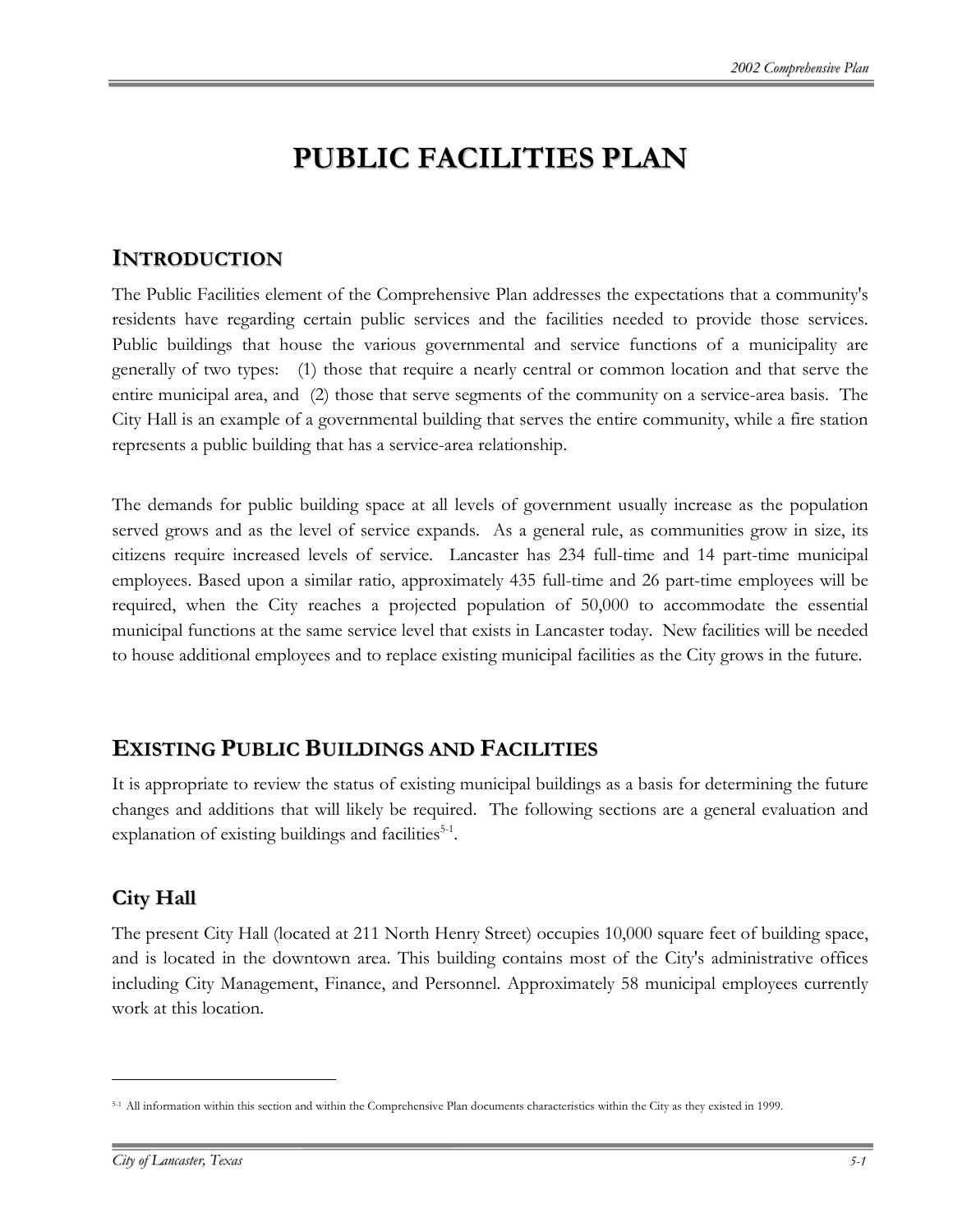#### **Police Department**

The City's current police facility is located outside of the downtown area at 1501 North Dallas Avenue in the Public Safety Building, which also houses Fire Station #1. The police and fire facilities together occupy 16,000 square feet of building space. The police department currently employs approximately 58 people.

#### **Fire Department**

Lancaster has three fire stations at the present time with a total of 49 employees. As mentioned previously, Fire Station #1 is located at 1501 North Dallas Avenue, within the Public Safety Building. Fire Station #2 maintains 3,700 square feet of building space at 3132 North Houston School Road. And Fire Station #3 is located at 1960 West Beltline Road and occupies 6,500 square feet of building space. Considering that Fire Station #1 occupies half of the building space at the Public Safety Building, the total area currently occupied by the Fire Department in Lancaster is approximately 18,000 square feet.

#### **Public Library**

The City's current library facility is a new facility located in the Community Park. At present, there are seven employees working at this location.

#### **Public Works and Animal Control**

The main part of the Public Works Facility is currently located at 700 East Main Street. It currently occupies 11,300 square feet, and also houses the Animal Control Department. In addition, an Equipment Maintenance Service facility is located at 521 East 3<sup>rd</sup> Street on 4,032 square feet of land area, and a maintenance yard that is approximately 600 square feet is located at 629 East 3<sup>rd</sup> Street. The City also operates two water pump stations, which are located at 624 West Pleasant Run Road and 3648 Ames Road, respectively, with 650 square feet and 400 square feet in land area, respectively. The total land area currently used to support the Public Works Department is approximately 16,980 square feet.

#### **Community Facilities**

The community facilities presently operated by the City include the Community House located at 100 North Henry Street, occupying an area of 2,425 square feet. The City also maintains the Activity Building and Lions Club facility on a 20,619 square feet land area, located at 211 East Center Street. In addition, the City of Lancaster maintains the Country View Golf Club at 240 West Beltline Road, which, together with its maintenance building, occupies an area of 9,400 square feet. The City also maintains a facility at 200 West Beltline Road that is referred to as the Lions Club Park and this facility, together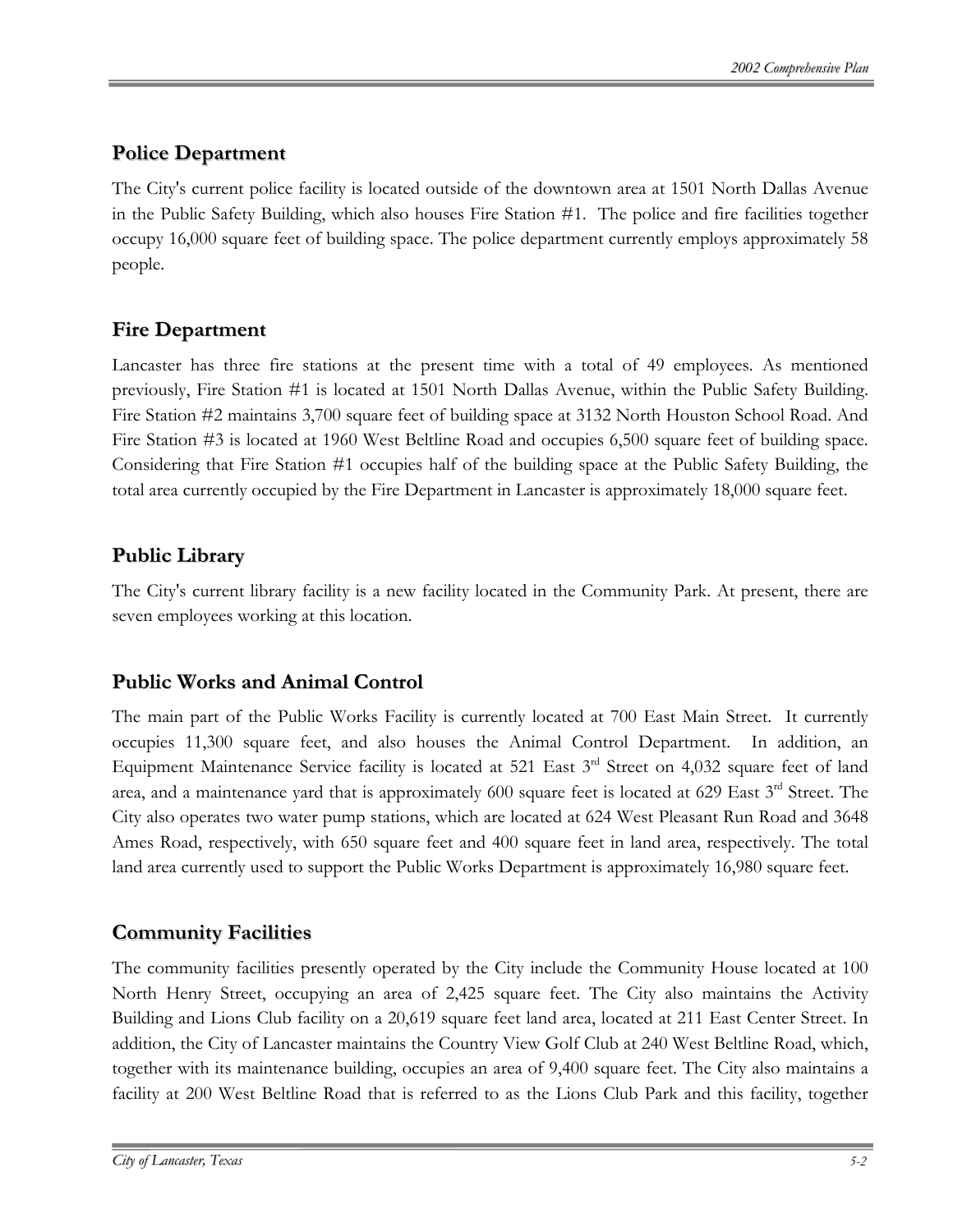with the accessory building, occupies 825 square feet of land area. The 120-square foot gazebo at 205 North Dallas Street and the 600 square-foot Kids' Park at West Beltline Road are also City-owned community facilities that provide services to the residents of Lancaster.

#### **FUTURE PUBLIC BUILDINGS AND FACILITIES**

Most public buildings tend to be fairly long-term investments. Therefore, they should be initially constructed with the concept of future expansion incorporated into the facility. The following is an estimate of future public building and service facility needs, projected based upon the estimated potential population of Lancaster (refer to the Future Land Use Plan element for further explanation).

#### **City Hall**

At present, the Lancaster City Hall facility is generally considered to be at capacity; it is recommended that within five years a detailed facility analysis be conducted. This analysis will help determine if a new site will be necessary for a new City Hall, or if the existing building can be rehabilitated and expanded to accommodate the additional expected numbers of employees. Generally, it is very expensive to rehabilitate and expand existing buildings, which would also entail bringing an existing structure into compliance with new laws and regulations (e.g., the Americans with Disabilities Act [ADA], new fire and health codes, etc.), and it is often more economical to construct new facilities instead. Due to its central location and the historic importance of Lancaster's downtown, it is suggested that the City Hall building (new or expanded) remain within the old downtown vicinity, to the extent possible. Consolidation of County, State and Federal and local municipal offices should be considered if the City Hall is relocated or expanded.

Based upon the future projected population of 50,000, the City of Lancaster could eventually employ close to 435 full-time and 26 part-time employees, of which approximately one-fourth could be required to be located within the City Hall building.

#### **Fire Stations**

City services such as fire stations are generally located with respect to thoroughfares and time of response. The present fire stations will satisfy Lancaster's short-term facility needs for fire protection. The state standard for adequate fire protection is a service area radius of 1.5 miles for each fire station. Based on this standard, as expansion of the City occurs toward south of Beltline Road, at least two new sites will eventually be needed for additional fire stations. Since the cost of land acquisition typically increases dramatically when properties within an area begin developing, the City should seek to acquire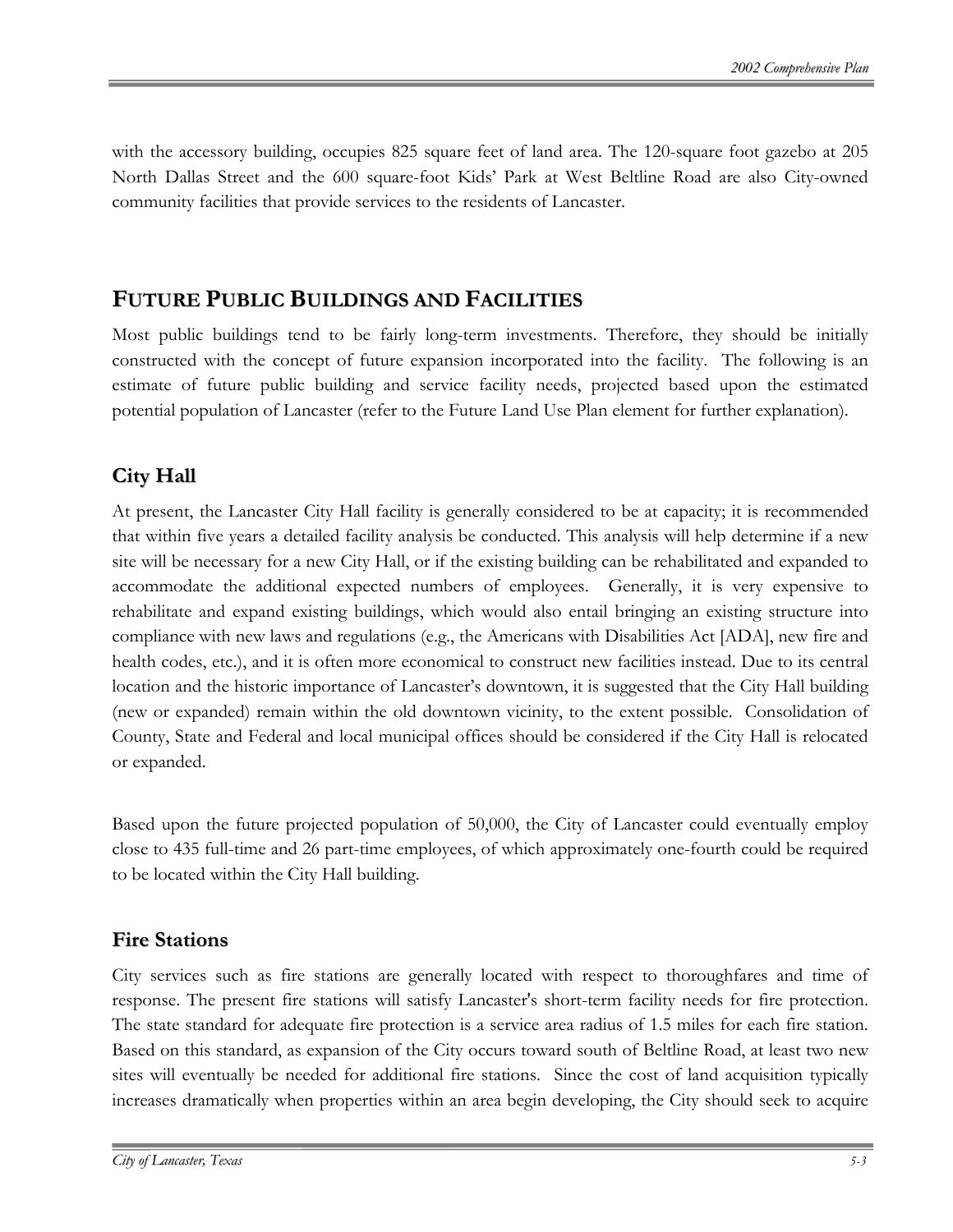both sites within the next five years while land costs remain stable. Development of the two future fire station sites should coincide with development of the surrounding area.

Currently the Fire Department employs 49 personnel to serve a population of 25,609 people. Assuming that this personnel-to-population ratio remains similar in the future, a projected population of 50,000 will require approximately 90 employees within the Fire Department to serve the City.

#### **Police Station**

The present police station is located in the newly constructed Public Safety Building on Dallas Avenue. Assuming that the current population-to-building-space ratio is consistent in the future, a projected population of 50,000 persons will require a police station with approximately 15,000 square feet of floor area. The current facility has a total of 16,000 square feet, which is shared between the Police Department and Fire Station #1. It is therefore recommended that the City begin identifying alternative sites for additional police sub-stations, and purchase the property for such sub-stations within the next five years.

The ratio of two officers for every 1,000 persons serves as a national average for cities with populations between 10,000 and 50,000 people. Adhering to this standard, approximately 50 officers are presently required to serve the City; with 58 persons currently employed within the Police Department, the City is adequately serving its population. Based on the same standard, approximately 95 police officers will be required to serve a projected population of 50,000 persons.

#### **Public Library**

Library facilities are usually provided on an as-needed basis in response to community needs. The American Library Association supports a general standard of 0.75 square feet per library patron. Based upon this standard, the current population of 25,894 requires approximately 19,000 square feet of library space. A new library facility, which is a part of the Recreation Center and Community Park site, has been constructed which will meet the needs of the City for the foreseeable future. By the year 2020, the City of Lancaster will need a library of approximately 35,700 square feet to serve Lancaster's projected population of 50,000.

Currently, seven employees work at the public library. Assuming that the present employee-topopulation ratio will remain the same in the future, approximately thirteen employees will be needed to serve the projected population of 50,000 people.